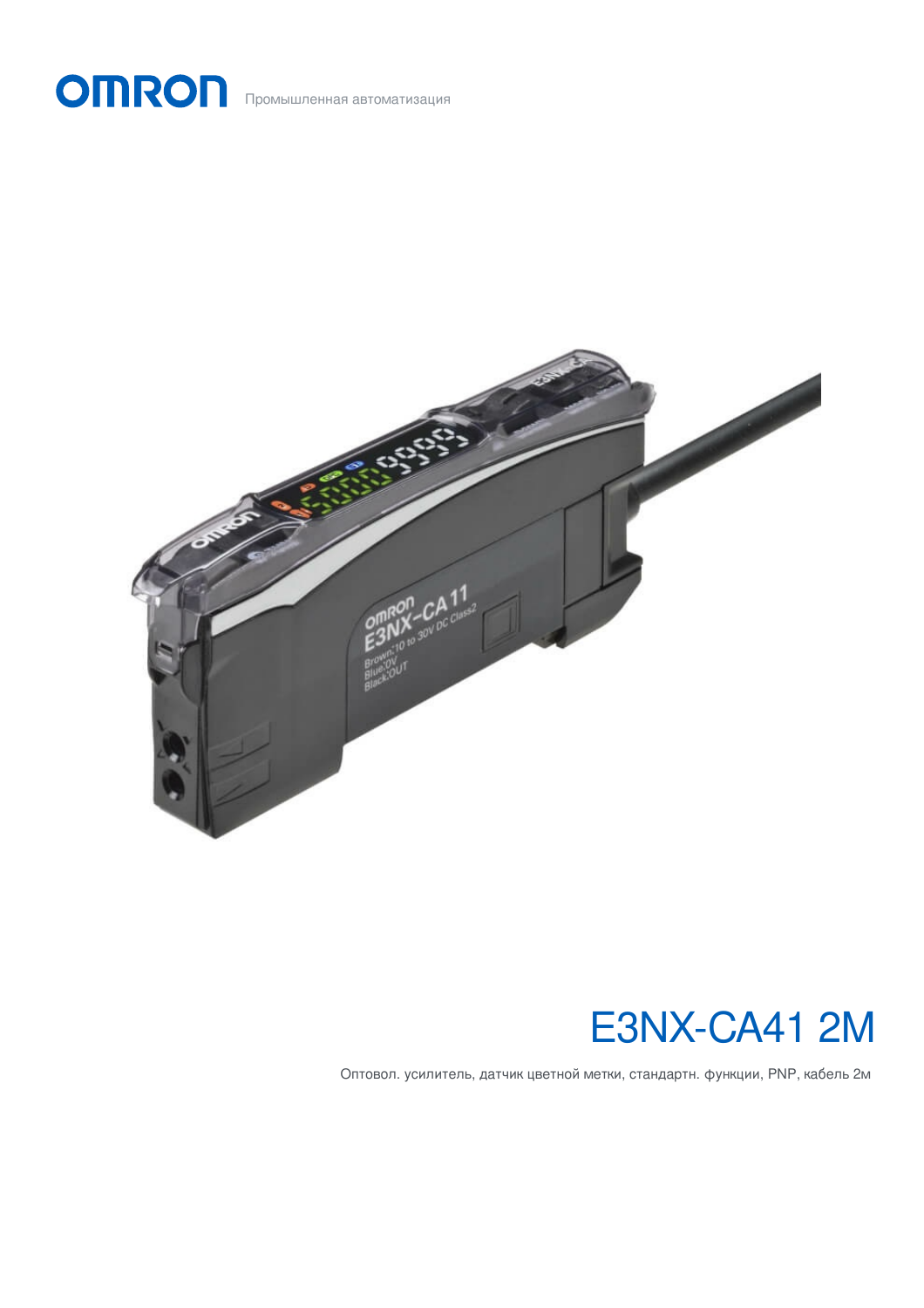## Технические характеристики

| <b>Shape</b>                 | Cuboid, rail mounting     |
|------------------------------|---------------------------|
| <b>Sensing method</b>        | Amplifier                 |
| <b>Setting method</b>        | Teach-In                  |
| <b>Connection method</b>     | Cable                     |
| <b>Cable length</b>          | 2 <sub>m</sub>            |
| <b>Output type</b>           | <b>PNP</b>                |
| <b>Operation mode</b>        | Dark-ON, Light-ON         |
| <b>Response time</b>         | $0.05$ ms                 |
| <b>Material housing</b>      | Polycarbonate             |
| Type of light                | White light               |
| Power supply voltage         | 10-30 V                   |
| <b>Functions</b>             | Timer                     |
| <b>Features</b>              | <b>Bank function</b>      |
| Height                       | 33.5 mm                   |
| Width                        | 10 mm                     |
| Length                       | 71.8 mm                   |
| <b>Application</b>           | Color mark detection      |
| Number of numerical displays | $\sqrt{2}$                |
| <b>Number of channels</b>    | $\ensuremath{\mathsf{1}}$ |
| <b>Number of outputs</b>     | $\mathbf{1}$              |
| Degree of protection (IP)    | <b>IP50</b>               |